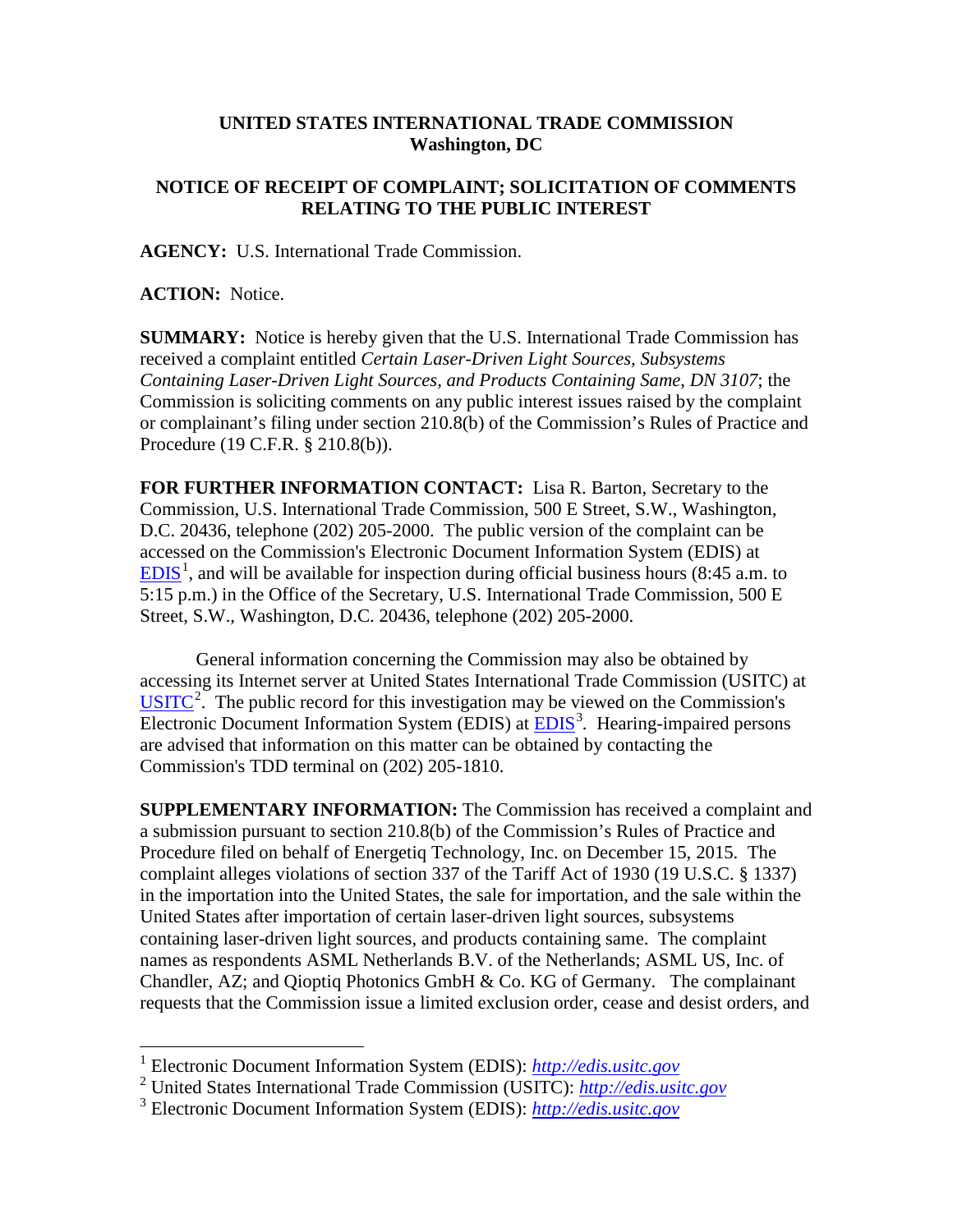impose a bond upon respondents' alleged infringing articles during the 60-day Presidential review period pursuant to 19 U.S.C. § 1337(j).

Proposed respondents, other interested parties, and members of the public are invited to file comments, not to exceed five (5) pages in length, inclusive of attachments, on any public interest issues raised by the complaint or section 210.8(b) filing. Comments should address whether issuance of the relief specifically requested by the complainant in this investigation would affect the public health and welfare in the United States, competitive conditions in the United States economy, the production of like or directly competitive articles in the United States, or United States consumers.

In particular, the Commission is interested in comments that:

- (i) explain how the articles potentially subject to the requested remedial orders are used in the United States;
- (ii) identify any public health, safety, or welfare concerns in the United States relating to the requested remedial orders;
- (iii) identify like or directly competitive articles that complainant, its licensees, or third parties make in the United States which could replace the subject articles if they were to be excluded;
- (iv) indicate whether complainant, complainant's licensees, and/or third party suppliers have the capacity to replace the volume of articles potentially subject to the requested exclusion order and/or a cease and desist order within a commercially reasonable time; and
- (v) explain how the requested remedial orders would impact United States consumers.

Written submissions must be filed no later than by close of business, eight calendar days after the date of publication of this notice in the *Federal Register*. There will be further opportunities for comment on the public interest after the issuance of any final initial determination in this investigation.

Persons filing written submissions must file the original document electronically on or before the deadlines stated above and submit 8 true paper copies to the Office of the Secretary by noon the next day pursuant to section 210.4(f) of the Commission's Rules of Practice and Procedure (19 C.F.R. § 210.4(f)). Submissions should refer to the docket number ("Docket No. 3107") in a prominent place on the cover page and/or the first page. (*See* Handbook for [Electronic Filing Procedures](http://www.usitc.gov/secretary/fed_reg_notices/rules/handbook_on_electronic_filing.pdf), *Electronic Filing Procedures*<sup>[4](#page-1-0)</sup>). Persons with questions regarding filing should contact the Secretary (202-205-2000).

 $\overline{a}$ 

<span id="page-1-0"></span><sup>4</sup> Handbook for Electronic Filing Procedures:

[http://www.usitc.gov/secretary/fed\\_reg\\_notices/rules/handbook\\_on\\_electronic\\_filing.pdf](http://www.usitc.gov/secretary/fed_reg_notices/rules/handbook_on_electronic_filing.pdf)